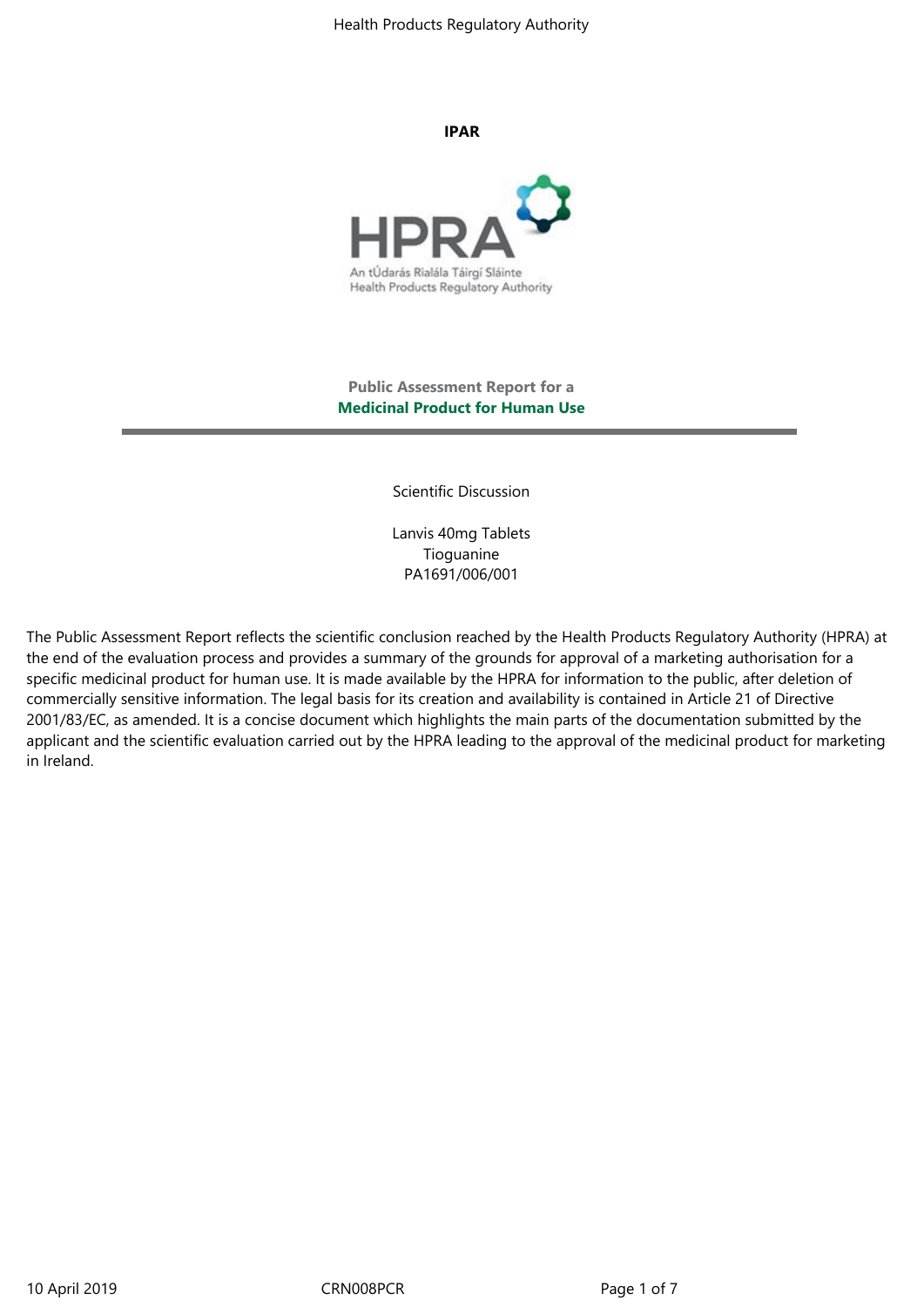## **CONTENTS**

- I. INTRODUCTION
- II. QUALITY ASPECTS
- III. NON-CLINICAL ASPECTS
- IV. CLINICAL ASPECTS
- V. OVERALL CONCLUSION AND BENEFIT-RISK ASSESSMENT
- VI. REVISION DATE
- VII. UPDATE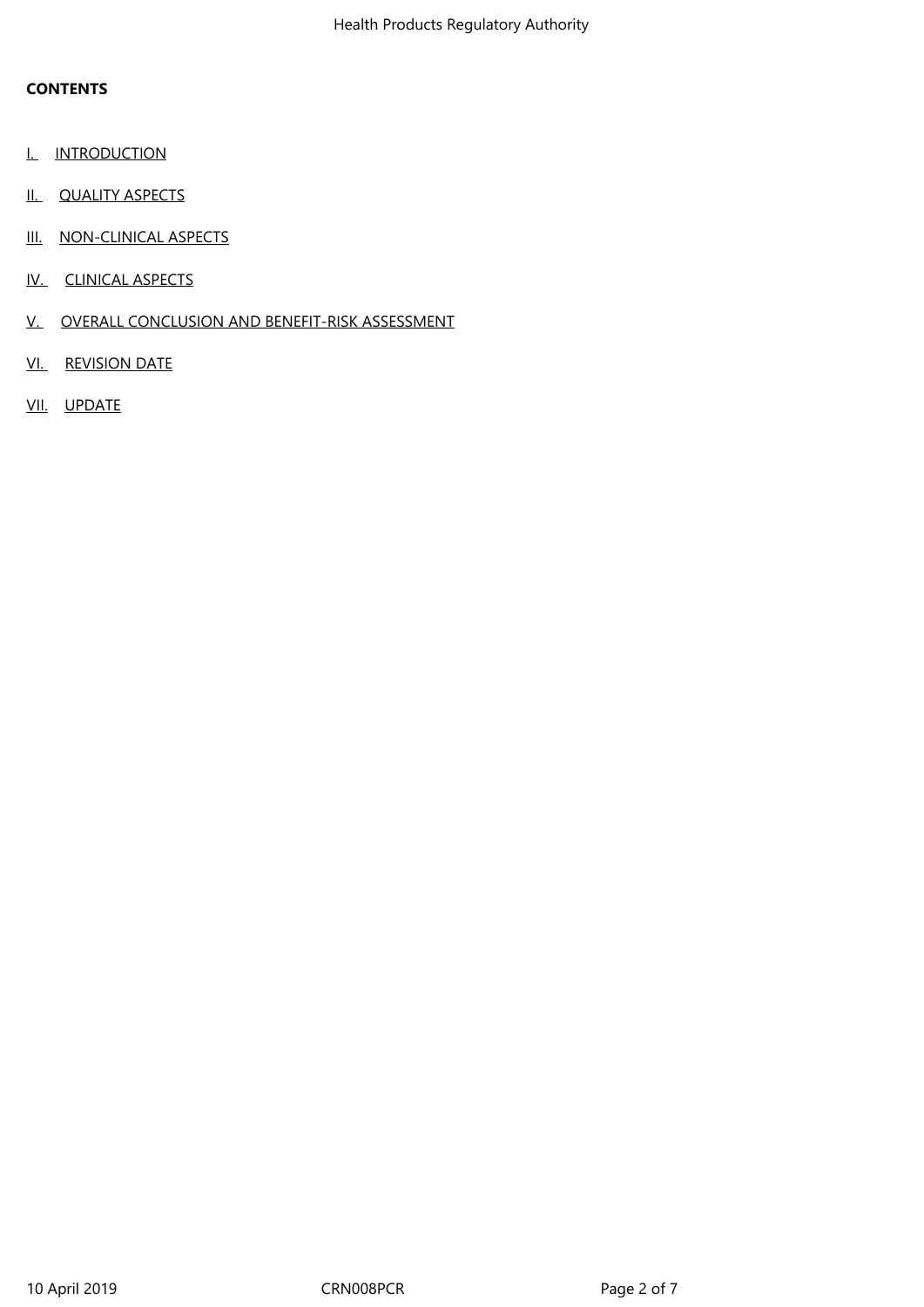### **I. INTRODUCTION**

Based on the review of the data on quality, safety and efficacy, the RMS considered that the application for Lanvis 40mg, in the treatment of leukaemias, particularly acute myeloblastic leukaemia and acute lymphoblastic leukaemia, is approvable. A national marketing authorisation was granted on 01 April 1979.

This application concerns a mutual recognition procedure with Ireland acting as Reference Member State (RMS) and Spain as the Concerned Member State (CMS). The application is submitted according to Article 10a of Directive 2001/83/EC, so called well-established use, based on an original marketing authorisation in the RMS and bibliographic application.

This medicinal product is available on prescription only, which may not be renewed.

The Summary of Product Characteristics (SmPC) for this medicinal product is available on the HPRA's website at www.hpra.ie.

| Name of the product                              | Lanvis 40mg Tablets          |
|--------------------------------------------------|------------------------------|
| Name(s) of the active substance(s) (INN)         | Tioguanine                   |
| Pharmacotherapeutic classification (ATC code)    | L01BB L01BB03                |
| Pharmaceutical form and strength(s)              | 40mg Tablets                 |
| Marketing Authorisation Number(s) in Ireland PA) | PA 1691/006/001              |
| Marketing Authorisation Holder                   | Aspen Pharma Trading Limited |
| MRP/DCP No.                                      | IE/H/0556/001/MR             |
| Reference Member State                           | IE                           |
| Concerned Member State                           | ES                           |

#### **II. QUALITY ASPECTS**

#### **II.1.** Introduction

This application is for Lanvis 40mg Tablets

### II.2 Drug substance

The active substance is tioquanine, an established active substance, and is manufactured in accordance with the principles of Good Manufacturing Practice (GMP).

The active substance specification is considered adequate to control the quality and meets current regulatory requirements. Batch analytical data demonstrating compliance with this specification has been provided.

### **II.3 Medicinal product**

#### P.1 Composition

Lanvis 40 mg Tablets contain 40 mg of the active ingredient, Tioguanine. The excipients in the medicinal product are listed in section 6.1 of the SmPC. A visual description of the product is included in section 3 of the SmPC.

#### P.2 Pharmaceutical Development

The product is an established pharmaceutical form and its development is adequately described in accordance with the relevant European quidelines.

#### P.3 Manufacture of the Product

The product is manufactured in accordance with the principles of good manufacturing practice (GMP) at suitably qualified manufacturing sites.

10 April 2019

CRN008PCR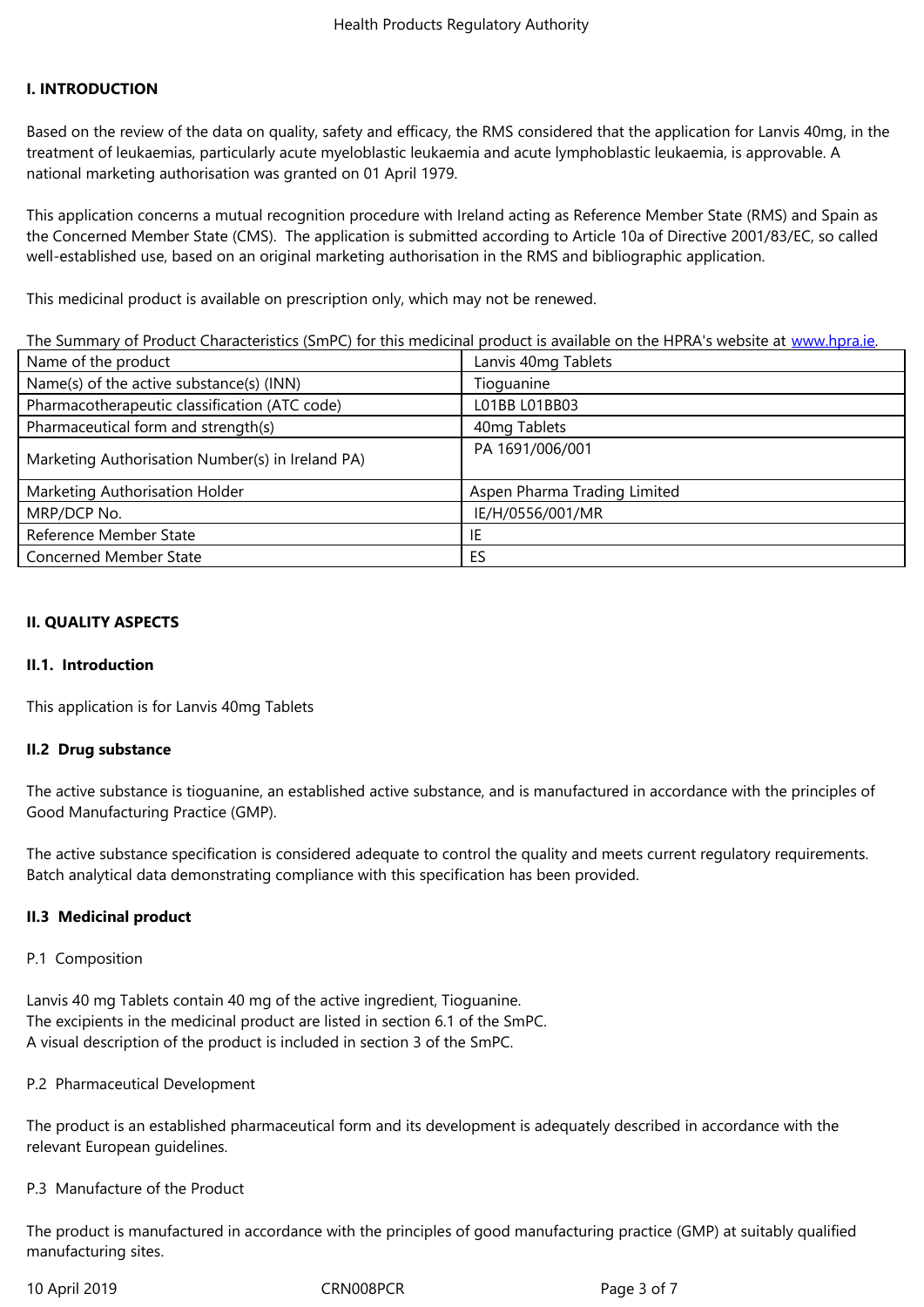The manufacturing process has been validated according to relevant European/ICH guidelines and the process is considered to be sufficiently validated.

P.4 Control of Other Substances (Excipients/*Ancillary Substances*)

All ingredients comply with Ph. Eur. or are adequately controlled by the manufacturer's specifications.

P.5 Control of Finished Product

The Finished Product Specification is based on the pharmacopoeial monograph for the tablets dosage form, and the tests and control limits are considered appropriate for this type of product.

The analytical methods used are described in sufficient detail and are supported by validation data.

Batch analytical data for a number of batches from the proposed production site have been provided, and demonstrate the ability of the manufacturer to produce batches of finished product of consistent quality.

## P.6 Packaging material

The approved packaging for this product is described in section 6.5 of the SmPC.

Evidence has been provided that the packaging complies with Ph. Eur./EU legislation for use with foodstuffs requirements.

P.7 Stability of the Finished Product

Stability data on the finished product in the proposed packaging have been provided in accordance with EU guidelines and support the shelf-life and storage conditions listed in sections 6.3 and 6.4 of the SmPC.

## **II.4 Discussion on Chemical, Pharmaceutical and Biological Aspects**

The important quality characteristics of the product are well-defined and controlled. Satisfactory chemical and pharmaceutical documentation has been provided, assuring consistent quality of Lanvis 40 mg tablets.

# **III. NON-CLINICAL ASPECTS**

## **III.1 Introduction**

The HPRA has been assured that GLP standards were followed in an appropriate manner in the studies conducted.

# **III.2 Pharmacology**

Tioguanine is an antimetabolite of the purine analogue type. It is cell cycle-specific for the S phase of cell division. Activity occurs as the result of activation in the tissues and may include inhibition of DNA synthesis with a lesser effect on RNA synthesis.

The pharmacology of tioguanine is well known and the non-clinical literature data is adequately described. The non-clinical overview on pharmacology is acceptable.

### **III.3 Pharmacokinetics**

The pharmacokinetics of tioguanine is well known and the available non-clinical literature data is adequately described. The non-clinical overview on pharmacokinetics is acceptable.

### **III.4 Toxicology**

10April2019 CRN008PCR Page4of7 The toxicology of tioguanine is well known and the available non-clinical literature data is adequately described. The non-clinical overview on toxicology is acceptable. Non-clinical literature data indicating significant toxicities associated with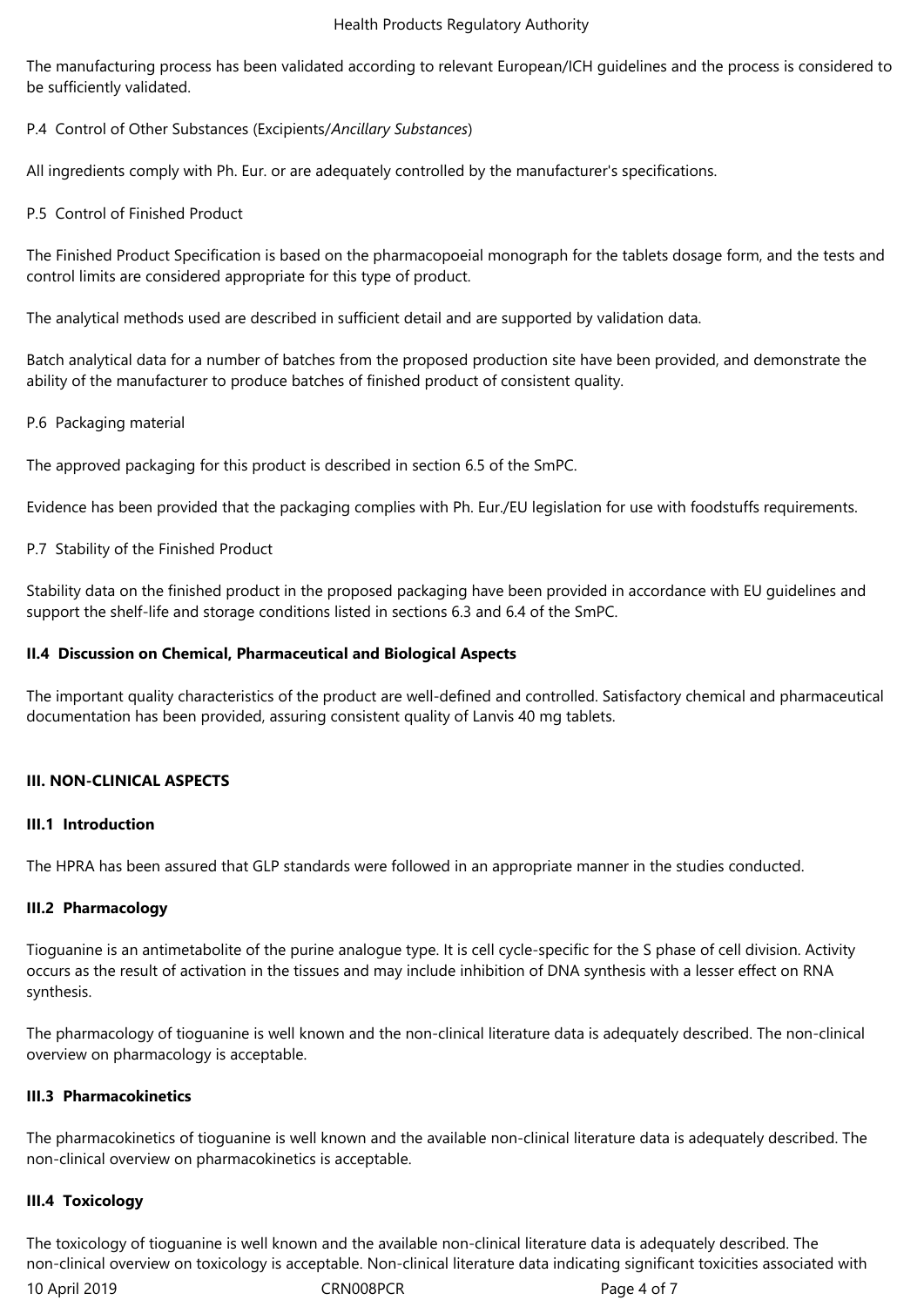tioguanine, including genotoxicity, carcinogenicity, foetotoxicity and teratogenicity are adequately addressed by the information included in sections 4.4, 4.6 and 5.3 of the SmPC. There are no recent non-clinical studies raising safety concerns not previously identified.

## **III.5 Ecotoxicity/environmental risk assessment**

There are 2 outstanding issues regarding the environmental risk assessment, the applicant commits to addressing these issues as a follow-up measure.

## **III.6 Discussion on the non-clinical aspects**

Tioguanine is a widely used well-established active substance and the pharmacodynamic, pharmacokinetic and toxicological properties of tioguanine are well-known. The applicant has not provided additional non-clinical safety studies and further studies are not required. An overview based on literature review is appropriate.

## **IV. CLINICAL ASPECTS**

## **IV.1 Introduction**

Tioguanine is a well-known active substance with established efficacy and tolerability.

The content of the SmPC approved during the MR procedure is in accordance with that accepted for the currently authorised national product Lanvis (PA1691/006/001; Aspen Pharma Trading Ltd).

The applicant provided comprehensive clinical overviews of the development of the active substance and its efficacy and safety in use over the past 50 years in the treatment of leukaemias. These overviews adequately support the product's authorised indications and posology.

The main clinical overview submitted during the procedure (March 2015) provides a critical analysis of the clinical data published on tioguanine, based on a literature search with a publication cut-off date of February 2015. There was an addendum to the clinical overview (October 2016) to update the Company Core Datasheet (CCDS) to include a warning regarding patients with an inherited mutated nudix hydrolase 15 (NUDT15) gene who are at risk for severe thiopurine toxicity (e.g. severe leukopenia and alopecia) from conventional doses of thiopurines (including tiogaunine).

The evidence presented for demonstrating that the constituents of tioguanine have well established use, with an acceptable level of safety and efficacy, is acceptable. This document summarises the results of tioguanine clinical studies published since the original regulatory approval.

### **IV.2 Pharmacokinetics**

Tioguanine is partially absorbed when administered orally and absorption is extremely variable.

Studies with radioactive tioguanine show that peak blood levels of total radioactivity are achieved about 8-10 hours after oral administration and decline slowly thereafter. Later studies using HPLC have shown 6-tioguanine to be the major thiopurine present for at least the first 8 hours after intravenous administration.

Following oral administration of 100 mg/m2, peak levels as measured by HPLC occur at 2-4 h and lie in the range of 0.03 to 0.94 micromolar (0.03 to 0.94 nmol/ml). Levels are reduced by concurrent food intake (as well as vomiting).

Subsequently, tioguanine is eliminated from the body largely by extensive metabolism in the liver and other tissues. It is eventually excreted in the urine almost exclusively as metabolites.

Recent studies indicate patients with an inherited mutated nudix hydrolase 15 (NUDT15) gene are at risk for severe thiopurine toxicity (e.g. severe leukopenia and alopecia) from conventional doses of thiopurines (including tioguanine). The precise mechanism of NUDT15-associated thiopurine-related toxicity is not understood.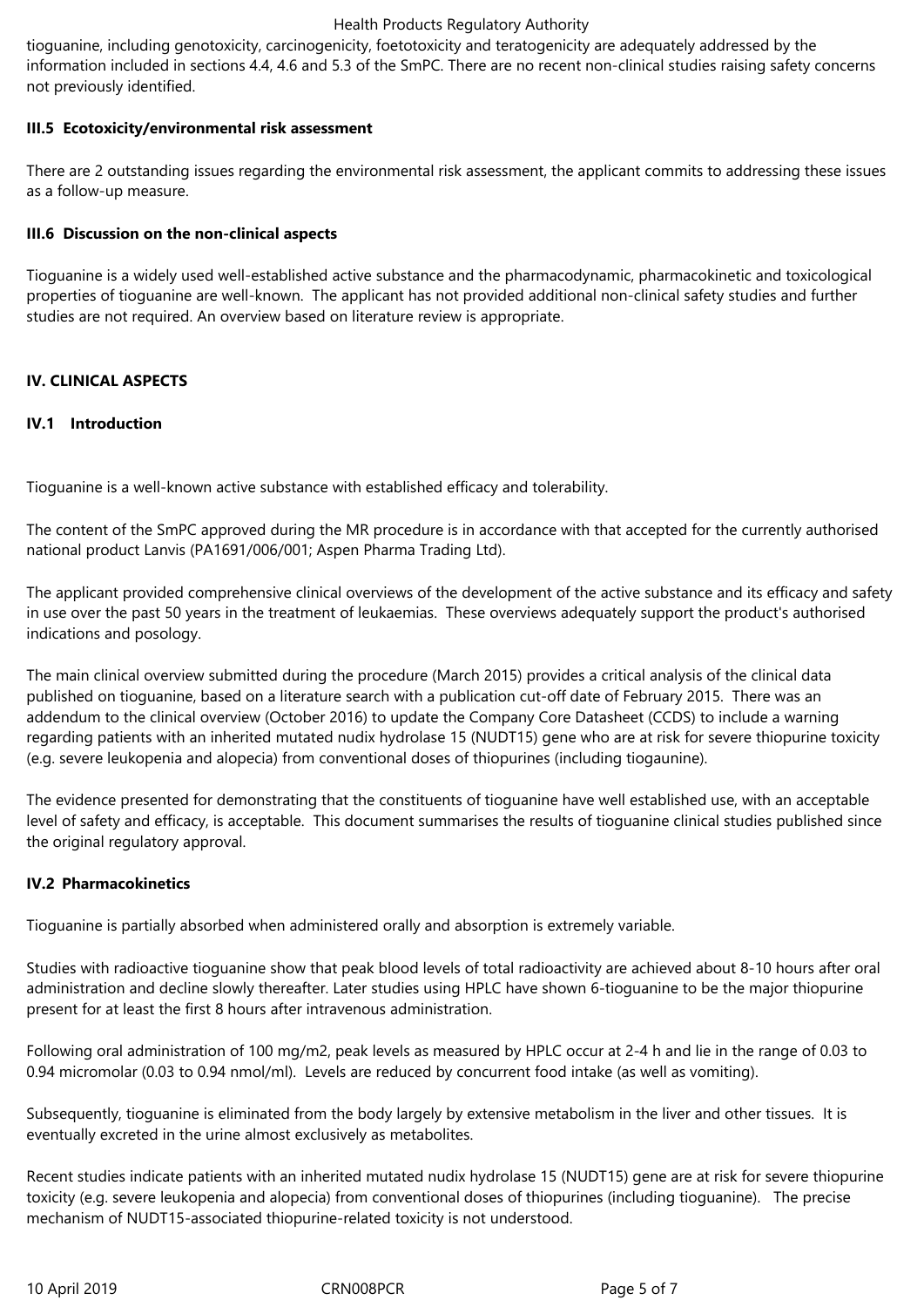## **IV.3 Pharmacodynamics**

Tioguanine, a sulphydryl analogue of quanine, behaves as a purine antimetabolite. It is activated to its nucleotide, thioguanylic acid. As cytotoxic antimetabolites, tioguanine metabolites inhibit de novo purine synthesis and purine nucleotide interconversions. Tioguanine is also incorporated into nucleic acids and DNA (deoxyribonucleic acid) incorporation is claimed to contribute to tiogaunine's cytotoxicity.

There is usually a cross-resistance between tioguanine and mercaptopurine and so, it is not to be expected that patients with a tumour resistant to one will respond to the other.

## **IV.4 Clinical Efficacy**

Tioguanine is indicated for the treatment of leukaemias, particularly acute myeloblastic leukaemia (AML) and acute lymphoblastic leukaemia (ALL). The use of tioguanine in clinical practice has evolved since it was first licensed nationally in 1979. Tioguanine has been studied in several clinical trials, including clinical trials conducted by independent research and international collaboration groups. It has been tested in ALL clinical trials, particularly in children and adolescents, both in first and second line therapy protocols.

As a consequence of accumulated clinical efficacy data, currently tioquanine is used as a component of multi-agent chemotherapy in several therapeutic protocols for the treatment of leukaemias, particularly AML and ALL, for:

> intensive induction chemotherapy in newly diagnosed patients, consolidation,continuation and maintenanceregimens for patients in complete remission, re-induction or salvage therapy for those with relapsing or refractory disease.

# **IV.5 Clinical Safety**

The safety profile of tioguanine is well known and well established; it has a toxicity profile that is clinically acceptable in light of its mechanism of action, indications and patient profile.

The most common adverse drug reactions are haematological and bone marrow suppression (expected from the pharmacological action of the drug) is the commonest dose limiting toxicity. The main non-haematological adverse drug reactions are infection (related to bone marrow suppression) hepatic (particularly veno-occulusive liver disease), renal and gastrointestinal.

### *Risk management plan (RMP)*

The MAH has submitted a risk management plan in accordance with the requirements of Directive 2001/83/EC as amended. A summary of the safety concerns for the solution for infusion as approved in the RMP is provided below:

| <b>Summary of safety concerns</b> |                                                             |
|-----------------------------------|-------------------------------------------------------------|
| Important identified risks        | Bone marrow toxicity                                        |
|                                   | Necrotising colitis                                         |
|                                   | Hepatotoxicity (including veno-occlusive disease and portal |
|                                   | hypertension (PH)                                           |
| Important potential risks         | Non-melanoma skin cancer                                    |
|                                   | Teratogenicity                                              |
| Missing information               | Exposure during breast feeding                              |

Routine pharmacovigilance is considered sufficient to identify and characterise the risks of the product. Routine risk minimisation measures are sufficient to minimise the risks of the product in the proposed indication.

With regard to PSUR submission, the MAH should take the following into account:

PSURs shall be submitted in accordance with the requirements set out in the list of Union reference dates (EURD list) provided for under Article 107c(7) of Directive 2001/83/EC and published on the European medicines

10April2019 CRN008PCR Page6of7